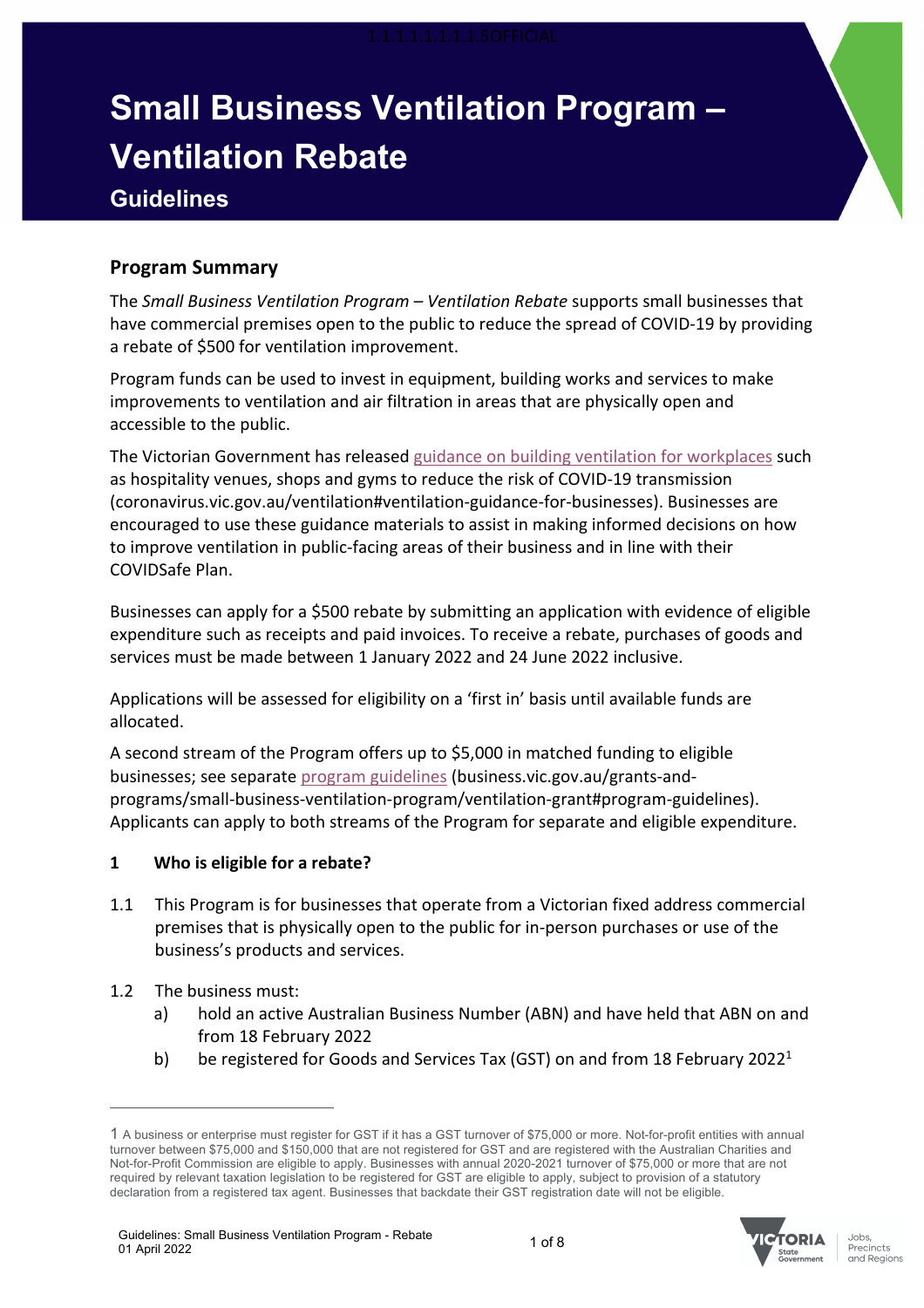- c) have an annual Victorian payroll below \$10 million for the 2020-21 financial year on an ungrouped basis as determined by the State Revenue Office (SRO)
- d) hold public liability insurance sufficient to cover its operations.

## **2 Eligible Ventilation Expenditure**

- 2.1 A business must spend \$500 or more on eligible expenditure to receive a rebate of \$500.
- 2.2 Expenditure is eligible if it supports the business' preferred ventilation strategy where:
	- a) it is used on work to improve ventilation and air filtration to reduce the spread of COVID-19 for areas in commercial premises that are physically open to the public;
	- b) the expenditure has been purchased and paid for in full between 1 January 2022 and 24 June 2022 inclusive; and
	- c) the ventilation upgrade will lead to an improvement in one or more of the following types of air ventilation**:**
		- **Natural ventilation** that brings air from outside through and around an indoor occupied space, or to make airflow improvements to a covered outdoor space used by customers;
		- **Mechanical ventilation** that uses mechanical equipment to increase airflow by replacing or diluting indoor air with outside air;
		- **Augmented ventilation** that uses portable filtration units to catch particles in a filter to increase the clean air delivery rate and reduce the concentration of viral particles in the air.
- 2.3 The Victorian Government has provided resources and information about the types of ventilation listed above and guidance on ventilation for businesses, which can be found at coronavirus.vic.gov.au (coronavirus.vic.gov.au/ventilation#ventilationguidance-for-businesses).
- 2.4 Applicants are encouraged to view this guidance which is designed for information only. Business owners must make their own judgement and take decisions about optimising air flow and ventilation appropriate for their business. This may involve seeking professional advice before committing to a purchase. The State of Victoria is not responsible or liable for the purchasing decision of a business, or any loss or

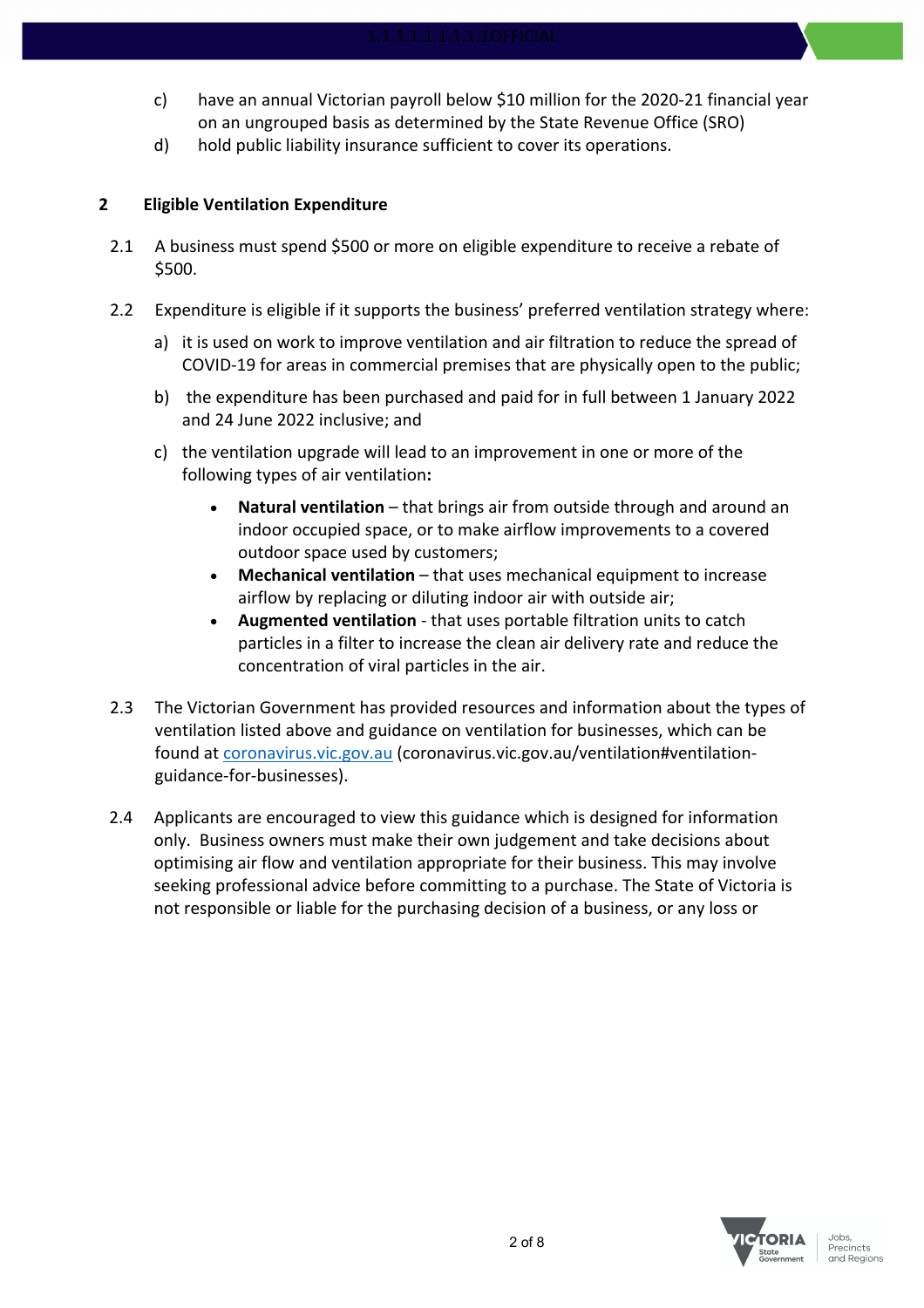damage whatsoever arising from or in connection with the purchase or works which are the subject of the rebate assistance.

2.5 The rebate is a one-off payment. The State of Victoria will be not responsible or liable for the maintenance or replacement costs whatsoever arising from or in connection with the funded equipment or works beyond the provision of the Ventilation Rebate.

## **3 Types of Eligible Expenditure**

- 3.1 Eligible expenditure must meet the requirements in Section 2.
- 3.2 Expenditure can include equipment and works that improve air ventilation and/or purification for the installation, upgrade, maintenance and repair of building infrastructure and ventilation systems.
- 3.3 Expenditure may cover direct costs to deliver the ventilation project such as labour, regulatory approvals or cost of building modification directly related to and required to accommodate the ventilation strategy.
- 3.4 The following are examples of types of eligible expenditure:

## **Natural ventilation:**

• Works to the building to maximise ventilation, for example fixing windows to ensure they open or adding additional windows or doors to create greater air flow.

## **Mechanical ventilation:**

- Purchase and installation of spare parts to ensure the existing ventilation system operates effectively,
- Upgrading or replacing filters in a ventilation system, such as installing a HEPA filter capable of 4-6 Air Changes per hour (ACH),
- Repairs, servicing or cleaning of an existing heating, ventilation and air conditioning (HVAC) system or air conditioning unit,

## **Augmented ventilation:**

• Purchasing an air purifier using a high-efficiency particulate air (HEPA) filter for the premises.

## **Other measures:**

- Inspection by a qualified professional service provider for the purpose of a ventilation audit, HVAC health check or assistance with items identified in the self-assessment ventilation guidance,
- Whirlybirds or extractor fans to enhance the effects of other ventilation strategies,
- Electric fans to promote air movement if there are existing ventilation strategies in place,
- Wall mounted split systems and cassette units that do not have a function to bring fresh air into a space are only eligible if they are used in conjunction with other natural and mechanical ventilation.

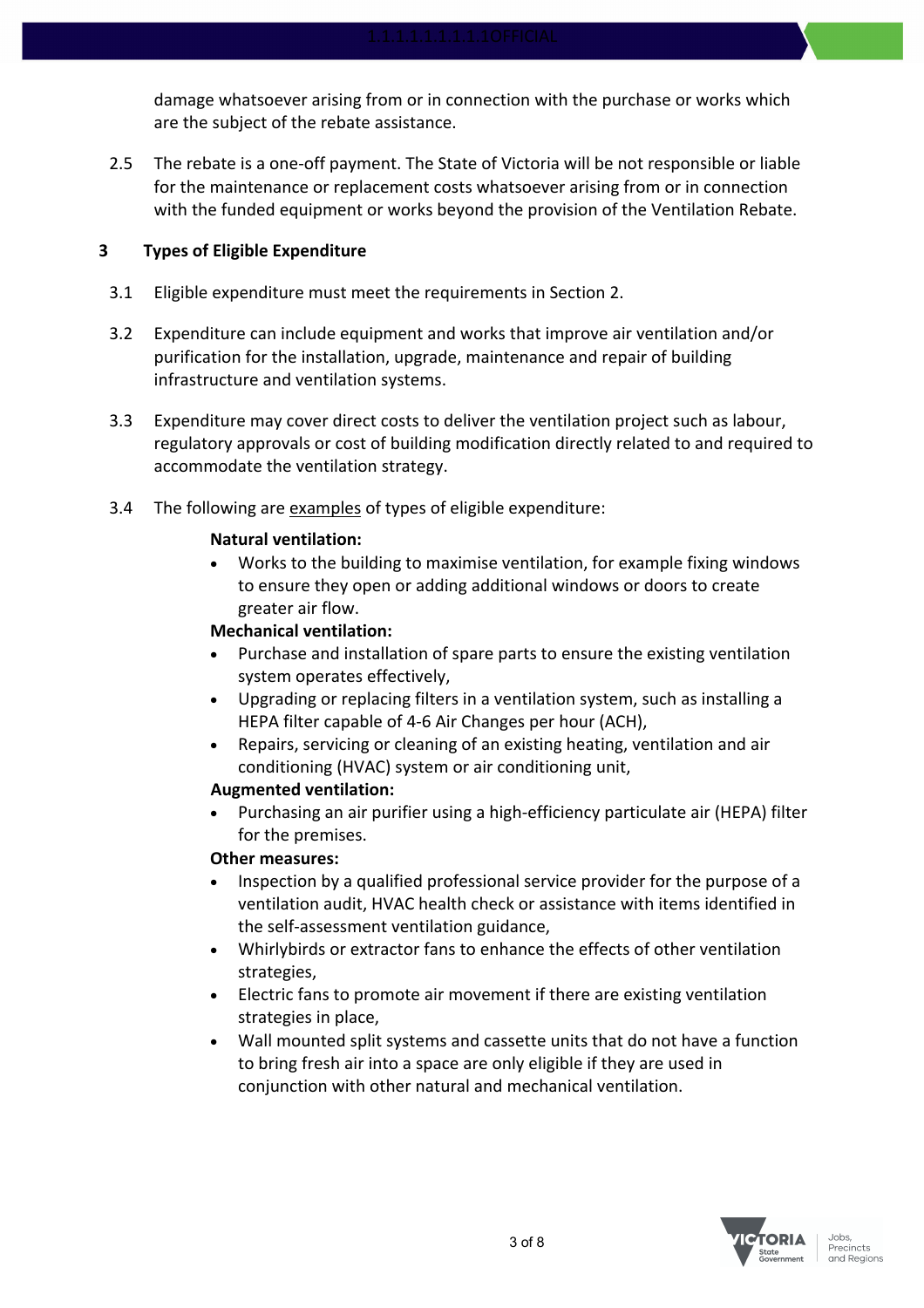#### **4 Ineligible Expenditure**

- 4.1 The rebate cannot be claimed for the following expense types:
	- a) Expenditure incurred prior to 1 January 2022,
	- b) Works where the primary intention is not to maximise air ventilation or purification in public facing business spaces,
	- c) Project components that are not related to the improvement of natural, mechanical or augmented ventilation,
	- d) Exhaust/ventilation works in non-customer-facing areas (e.g. kitchen spaces in a non-public facing area),
	- e) Equipment using ultraviolet (UV) radiation technology and air ionisation devices,
	- f) Where relevant, works where recipients did not receive necessary building or planning permits, permission from the building owner and/or landlord before completing the project,
	- g) Where applicable, expenditure that does not comply with local council and state government laws and regulations,
	- h) Business operating expenses,
	- i) Running costs of equipment, including but not limited to energy costs,
	- j) Costs associated with obtaining quotes, where the work has not been contracted with the quote provider (e.g. Call out fee),
	- k) Project delivered by a provider not qualified as a licensed service provider to undertake the contracted services,
	- l) Electrical installation work undertaken without a certificate of electrical safety or compliance report where applicable– as demonstration of compliance to electrical standards, occupational health and safety requirements,
	- m) Equipment that is not compliant with Australian standards,
	- n) Loss of income due to premise's inability to operate as normal whilst the work is being undertaken.
	- o) Expenses paid for using the funding received under the Small Business Ventilation Program – Ventilation Grant.
- 4.2 Expenditure that does not comply with section 2 of these Guidelines is considered ineligible, as determined by the Department of Jobs, Precincts and Regions (the Department) at the Department's discretion.

#### **5 Rebate Amount**

5.1 Eligible businesses will receive a rebate payment of \$500. $^2$ 



<sup>2</sup> These grant funds are categorised as a non-taxable supply, meaning GST is not applicable.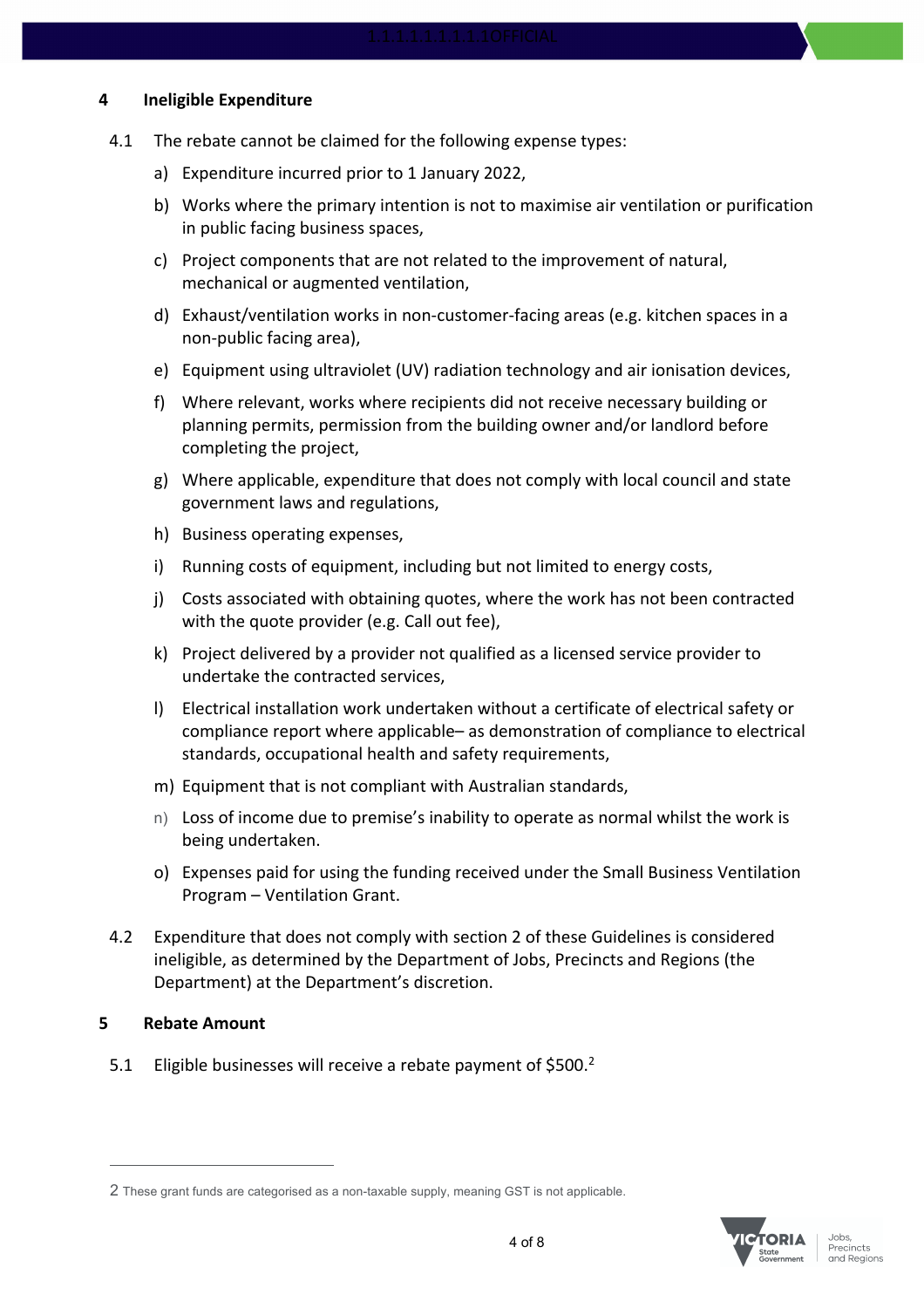- 5.2 A business as defined by its ABN can only claim one rebate.
- 5.3 Rebates to successful applicants will be paid into the bank account nominated on the application form.

#### **6 Who can make an application and claim?**

- 6.1 The business owner or an authorised person for that business can apply for a rebate on behalf of the business. This individual must be listed on the Australian Business Register (ABR) $3$  as either the owner, co-owner, associate or authorised contact of the business.
- 6.2 To confirm the identity of the business owner or authorised person as listed on the ABR, one of the following current proof of identity document must be provided:
	- a driver's licence or learner permit issued in any Australian jurisdiction; or
	- an Australian Passport; or
	- a Medicare Card; or
	- a foreign passport for those issued with an Australian Visa.

#### **7 How to apply for and claim a rebate**

- 7.1 Applications are submitted online via the Business Victoria website (business.vic.gov.au). All questions in the application need to be completed and requested information is to be provided to ensure timely assessment and grant payment.
- 7.2 Applicants are required to submit evidence of purchase with the application, such as dated receipts or paid invoices, that verify how they have spent \$500 or more on eligible expenditure between 1 January 2022 and the date they applied-
- 7.3 The person making the application for the rebate must attest to the following on behalf of the business, that:
	- a) the business has reviewed the information on ventilation guidance for businesses available on the Victorian Government Coronavirus website and made an assessment or secured professional advice as to the appropriate improvements being made (www.coronavirus.vic.gov.au/ventilation#ventilation-guidance-forbusinesses);
	- b) the business has complied with all relevant permits, laws and regulations as applicable (for example, using licensed electricians);
	- c) the business holds public liability insurance sufficient to cover its operations;
	- d) if the business is a tenant of the relevant premises, that any necessary approvals from the landlord have been obtained;
	- e) the business will take part in any evaluation surveys for the program as required.

<sup>3</sup> Before applying, businesses should check that the person applying is listed on the business's ABR record and update this information if required. If the person applying is not listed, this will delay the outcome of the application.

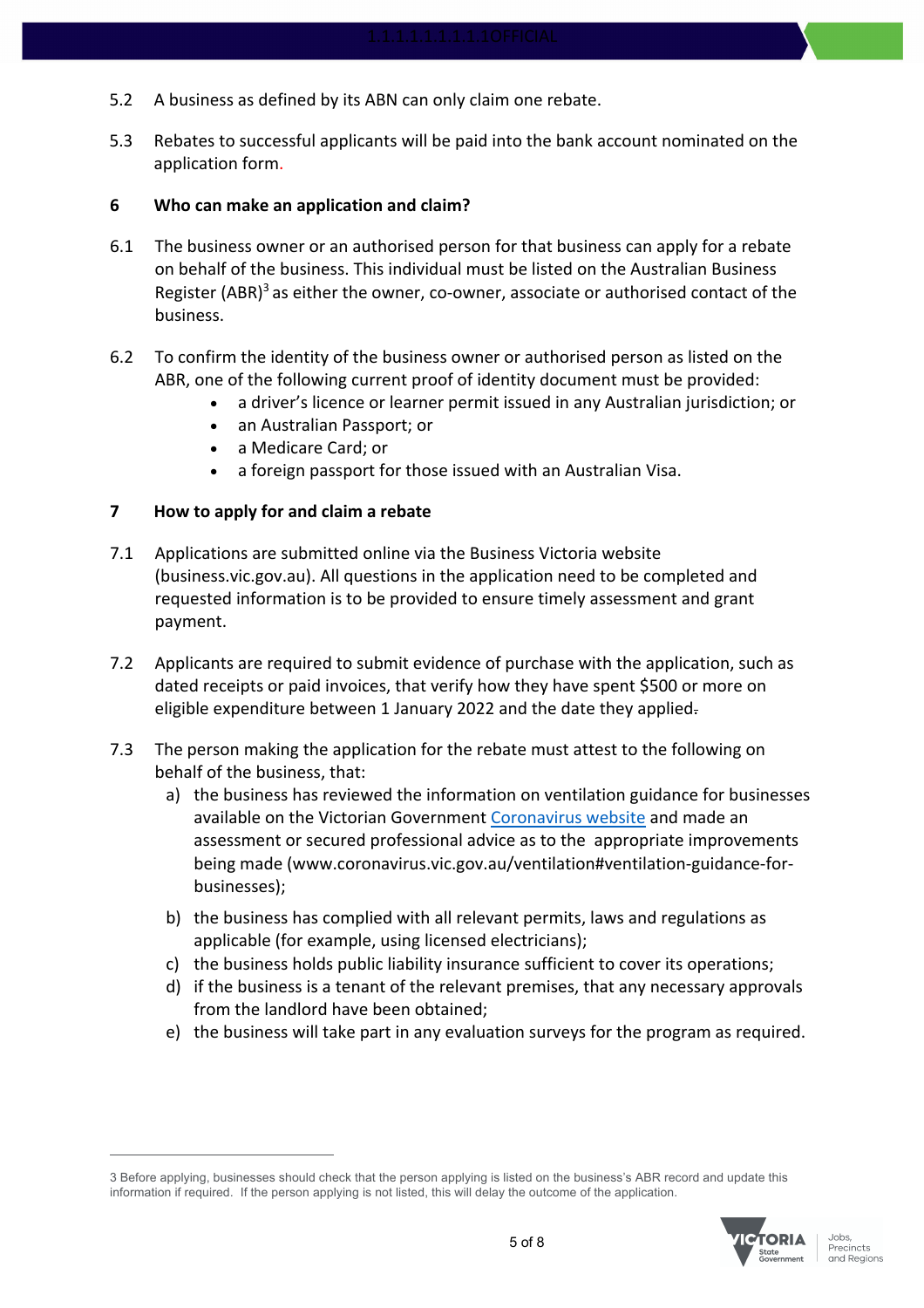- 7.4 Once the applicant and the expenditure has been assessed as eligible the rebate funds will be paid.
- 7.5 The Program will be open for applications until program funds are allocated or 11.59 pm **24 June 2022**, whichever is earlier.

#### **8 Assessment of Eligibility**

- 8.1 Rebates will be allocated on a 'first-in' basis to applicants assessed as eligible until the Program's available funding is exhausted.
- 8.2 Applications will be assessed using the information and evidence provided in their application form and through verification with other data sources. As part of this process, any information provided by Applicants may be shared and subject to verification with other government agencies (state and federal) including the Victorian State Revenue Office, the Valuer-General Victoria, the Australian Business Register and the Commonwealth Department of Home Affairs.4
- 8.3 Businesses must ensure that the information listed with the Australian Business Register (ABR) as part of their ABN registration is current and accurate at the time of application.
- 8.4 Evidence of expenditure (including invoices and receipts) must be to the department's satisfaction that the expenditure is paid and is eligible.
- 8.5 Businesses registration details filed with the Australian Securities and Investment Commission, Australian Charities and Not-for-profits Commissioner, Consumer Affairs Victoria and/or other applicable regulators will be checked. Without limiting the

<sup>4</sup> The Department is not responsible for any delays caused by third party validation of an Applicant's eligibility. By making an application the Applicant consents to the assessment and verification process.

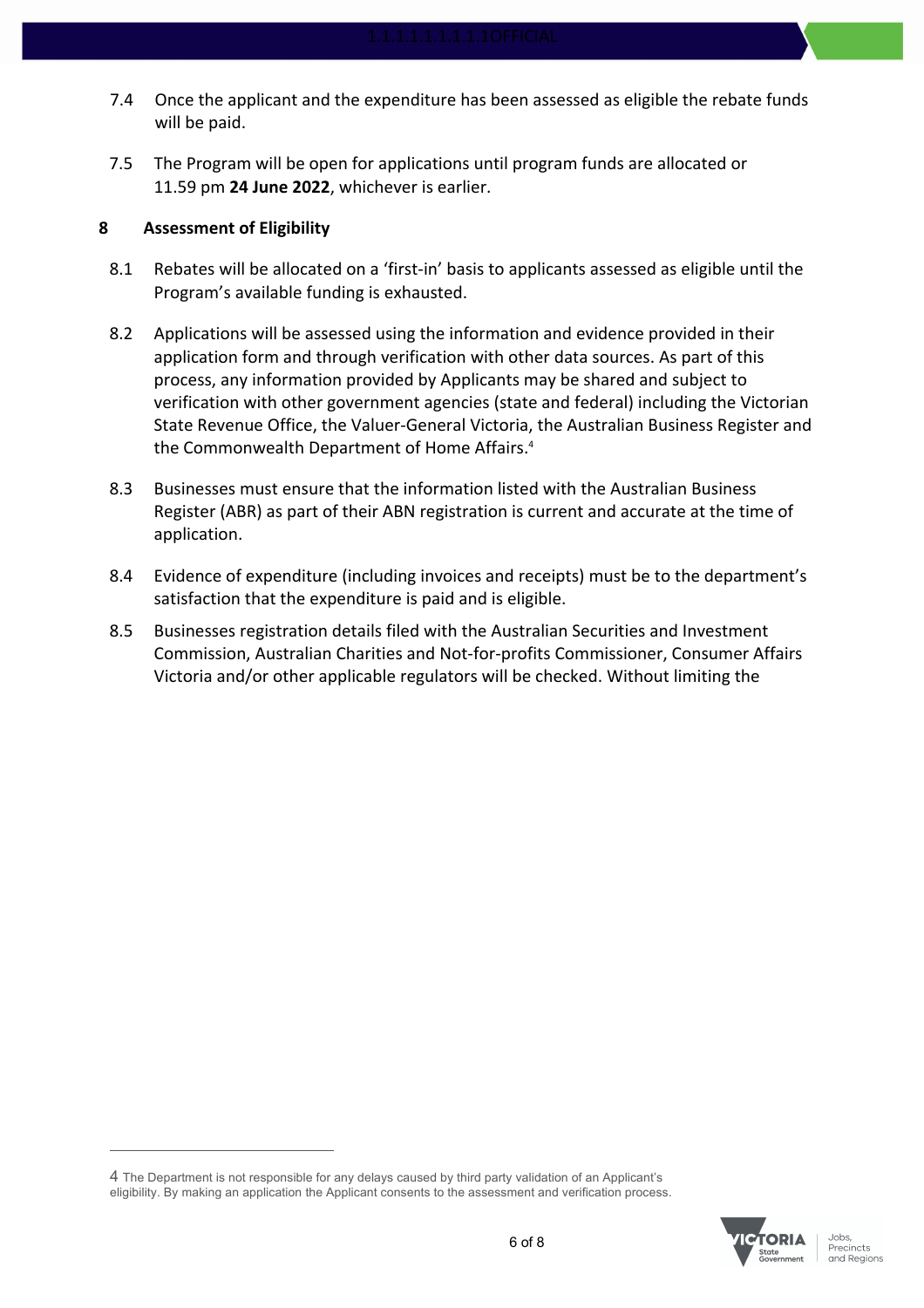Department's assessment, the following circumstances may be taken into consideration in any decision whether to award a grant:

- duplicate applications by a trustee and a trust;
- misleading amendments to information provided to public registers describing the business;
- any adverse findings by a Government agency or local council regarding a business or its operation;
- a business is, or notice has been given that it will be, placed under external administration;
- there is a petition for bankruptcy or to wind up or deregister a company or business; and
- a step is being taken to deregister the company or business (including cancellation or lapse in registration or any relevant permit).
- 8.6 Each application will be carefully considered and assessed against the eligibility criteria. The Department's decisions on all matters pertaining to the award of funding under this Program is at the Department's absolute discretion.
- 8.7 Only final applications that are lodged with the Department will be considered and assessed, and applications in draft stage that have not been submitted will not be considered.

## **9 Outcome notification**

- 9.1 The Department will endeavour to notify all Applicants of the successful outcome of their complete application within 20 business days.
- 9.2 There may be longer processing times and delays in notification of the outcome of the application if it:
	- a) does not meet the eligibility criteria;
	- b) is incomplete;
	- c) has incorrect information, such as ABN (Australian Business Number) or bank details (for successful Applicants);
	- d) does not include current or accurate information registered with relevant regulators or partner agencies, such as the State Revenue Office or Australian Business Register; or
	- e) requires further information to verify or validate the application and claim for funding.

## **10 Post Program Evaluation**

10.1 By receiving a rebate payment, all recipients agree to comply with the Department's performance monitoring and evaluation processes. The rebate payment recipient may receive an evaluation survey from the Department and may be required to participate in program evaluation activities.